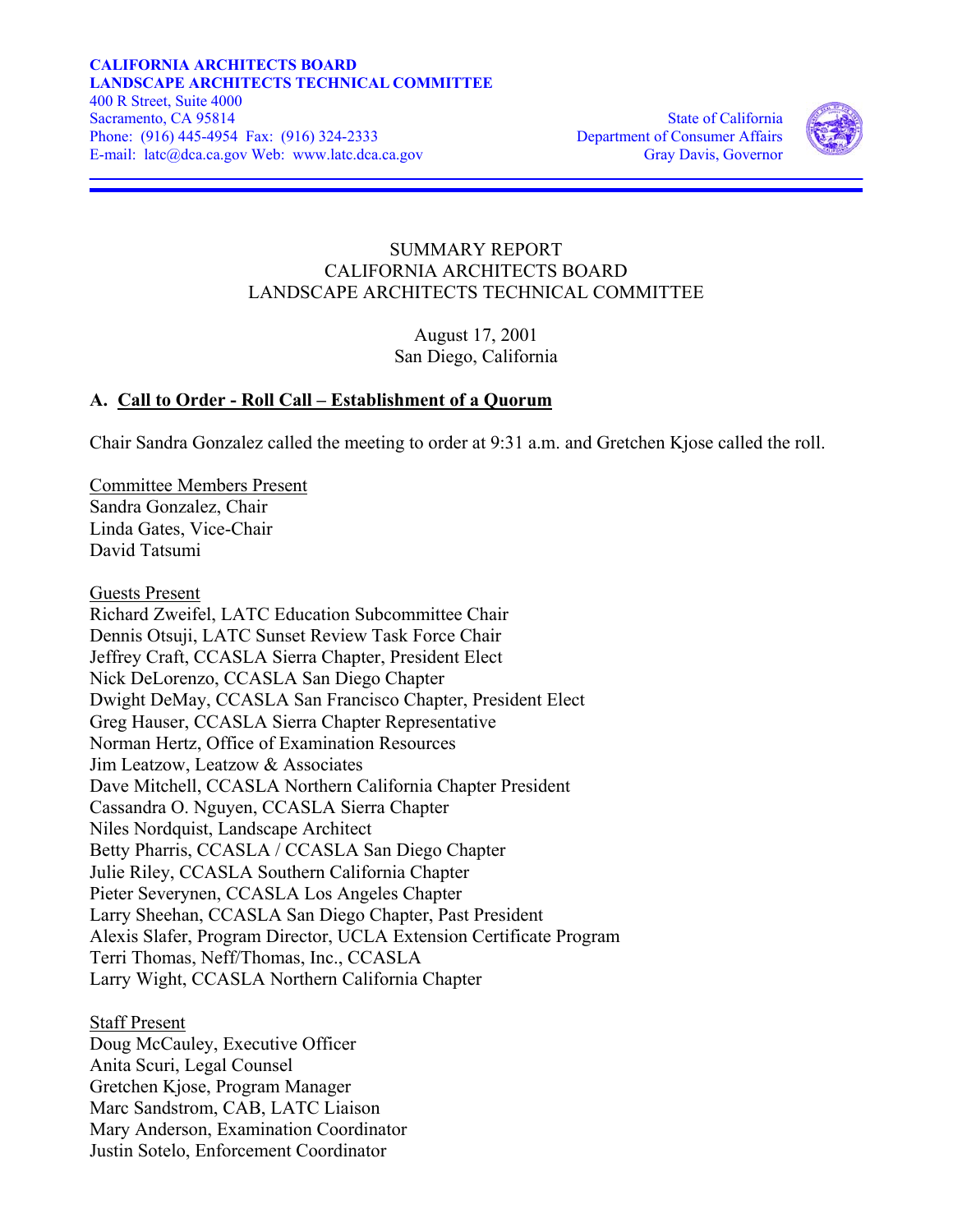# **B. Chair's Remarks**

Ms. Gonzalez thanked Doug McCauley, executive officer of the California Architects Board (CAB), and landscape architect Niles Nordquist for attending the meeting.

### **C. Review of the April 24, 2001 Summary Report**

The April 24, 2001 LATC meeting summary report was reviewed.

- ♦ **Linda Gates moved to approve the April 24, 2001 Landscape Architects Technical Committee Summary Report.**
- ♦ **David Tatsumi seconded the motion.**
- ♦ **The motion carried unanimously.**

# **D. Public Comment Session**

There were no public comments.

### **E. Program Manager's Report**

Ms. Kjose reported that a Budget Change Proposal (BCP) in the amount of \$70,000, for fiscal year 2002/03 and ongoing was submitted requesting additional expenditure authority to cover the cost of purchasing and administering the Landscape Architect Registration Examination (LARE). She indicated that the Department of Finance would make a decision on whether to approve or reject the BCP by November 2001.

She advised that she and Ms. Gonzalez will be attending the Council of Landscape Architectural Registration Boards' (CLARB) Annual Meeting in Salt Lake City, Utah, September 13-15, 2001.

Ms. Kjose reported that a new contract, in the amount of \$360,752, to purchase the LARE from CLARB has been established, covering the period from April 2001 to April 2003.

She indicated that there are still two vacancies on the LATC.

Ms. Kjose announced that the posters have been printed and will be mailed to schools as soon as the next semester or quarter starts. Two of the four posters were submitted to *Landscape Architecture* magazine with awards given to both. She also advised that, in collaboration with the CAB's outreach program to building officials, a roster of all licensees and the posters would soon be distributed to building officials throughout the state.

Ms. Kjose advised the LATC that they need to complete the Ethics Training, coordinated through the Department of Consumer Affairs (DCA), and noted that the pertinent forms for doing so were included with their agenda packets. She also pointed out that this training could be completed on-line.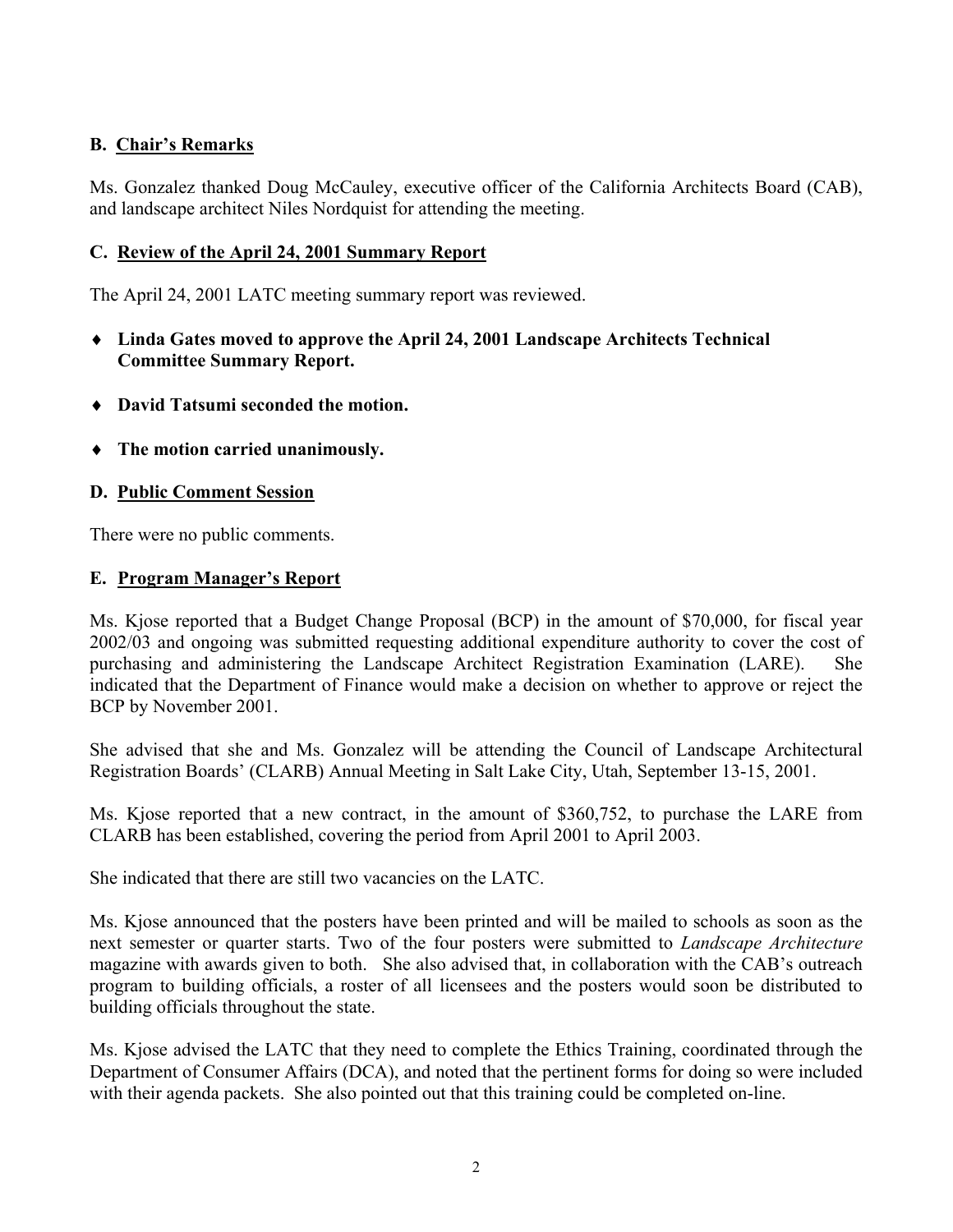She said that the Summer newsletter was mailed on June 21, 2001 and that the Fall issue will be mailed at the end of October. She also said that participants from the Focus Groups agreed to write articles for future newsletters.

Ms. Kjose stated that bids to facilitate the 2001/02 and the 2002/03 Strategic Planning Sessions were solicited in June, with seven received by the July deadline. She noted that the proposals are under review and that the contract will be awarded in early September.

She summarized exam activities by indicating that the LARE was given in June to 259 candidates. Results should be available in early September. Ms. Kjose reported that the regulations to increase exam fees to cover the additional cost of purchasing the LARE took effect June 7, 2001 and that candidates will be paying the new fee amounts for the December exam.

Ms. Kjose advised that the LATC's proposed regulations to correct the Education Code reference, change the required semester/quarter units for extension certificate programs, and to delete the requirement that a licensee include his or her license number in advertisements, are currently under review by the State and Consumer Services Agency. Once approved, they will be reviewed by DCA's director and then submitted to the Office of Administrative Law (OAL) for review and final approval.

She reported that the LATC's regulations specifying that an applicant apply for licensure within five years after passing the examination and requiring anyone whose license has lapsed for more than five years to retake the licensing examination took effect on June 16, 2001.

Ms. Kjose indicated that, as a result of a citation issued in May, a licensee requested an informal conference with the CAB's executive officer, which was held July 9, 2001. She noted that the citation was upheld.

Finally, Ms. Kjose announced that she had been offered the position of Executive Officer with the new Board of Occupational Therapy and that her last day with the LATC would be September 21, 2001.

### **F. Meeting with the California Council of the American Society of Landscape Architects; Report on Conference Calls**

Ms. Gonzalez welcomed members of the California Council of the American Society of Landscape Architects (CCASLA) and thanked them for attending today's meeting. Dennis Otsuji provided an update of the monthly conference calls and stated that he felt communication between the two groups over the past year had been extremely important. Dave Mitchell, CCASLA president, said the organization is very supportive of the LATC and would like to participate in preparing the Sunset Review report due in 2002. Mr. Otsuji suggested that CCASLA appoint a subcommittee to work in conjunction with the LATC's sunset review task force and agreed to provide CCASLA with the 1996 sunset report prepared by the former Board of Landscape Architects, as a starting point.

Ms Gonzalez asked whether there were any other issues the CCASLA wanted to discuss. Mr. Mitchell advised that CCASLA sent a letter to the Governor regarding the re-appointment of Mr. Otsuji and Richard Zweifel. Nick DeLorenzo stated that the issue of storm water management had surfaced at the State level, which is an important issue that affords landscape architects the opportunity to partner with other environmental professions, i.e., civil engineers.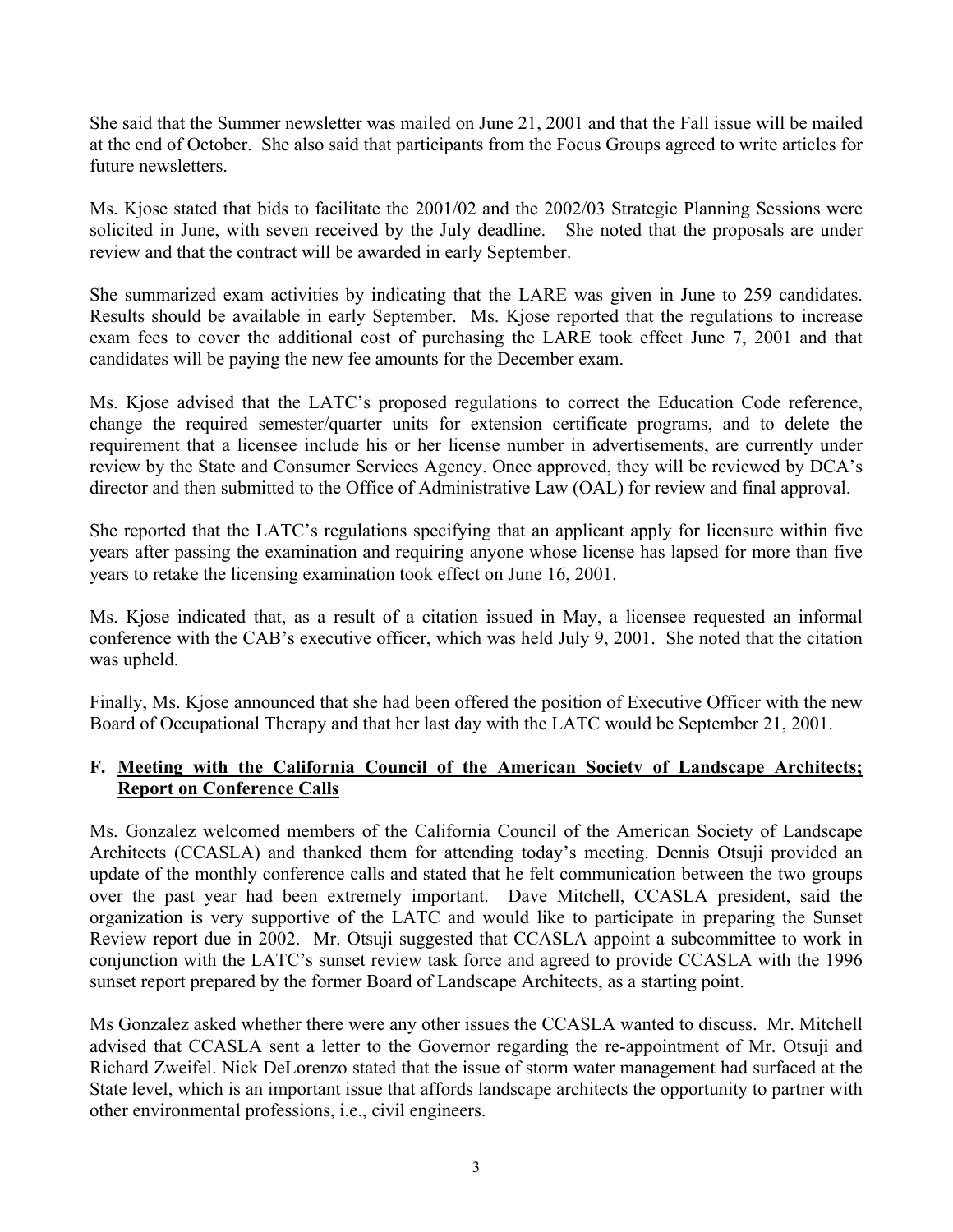#### **G. Market Conditions Assessment, Focus Group Report**

Ms. Gonzalez reported that the LATC received a draft of the Market Conditions Assessment Focus Group report on August 13, 2001 and felt there had been insufficient time to review it before today's meeting. She suggested that this agenda item be tabled until the next LATC meeting, that the Committee members review the report, and send their comments to staff by August 31, 2001. She asked staff to summarize the comments for presentation at the next meeting.

- ♦ **Linda Gates moved to table the Market Conditions Assessment Focus Group Report until the next meeting.**
- ♦ **David Tatsumi seconded the motion**.
- ♦ **The motion carried unanimously.**

# **H. Report on Site Visits of Extension Certificate Programs in Landscape Architecture**

- **1. Recommendation on UC Berkeley Extension Certificate Program**
- **2. Recommendation on UCLA Extension Certificate Program**

Ms. Gonzalez presented a summary of the UC Berkeley Extension Certificate Program site visit held on May 17-18, 2001, and stated that the program is out of compliance with California Code of Regulations (CCR) section 2620.5, in three areas. First, section 2620.5(d) requires the program to be a discrete program in landscape architecture. She noted that UC Berkeley's program is combined with a garden design program and, as such, does not appear to be a discrete program in landscape architecture. Secondly, section 2620.5(h) requires the faculty to have primary responsibility for developing policies and procedures, curriculum, etc. Ms. Gonzalez reported that the faculty has very little responsibility outside of developing their own course content. She advised that the faculty needs to establish regular meetings with a minimum agenda that includes standard discussions of the curriculum, trends of the profession, the need to stay involved and keep the program current. Finally, section 2620.5(i)(6) requires the program to provide a course in Professional Practice Methods, a course that is not offered at UC Berkeley.

Anita Scuri, Legal Counsel, stated that an "Order to Show Cause" as to why approval should not be denied, should be sent to UC Berkeley, with a response deadline of 30 days. Ms. Gonzalez agreed and recommended that UC Berkeley be asked to present an action plan to correct the deficiencies at the next LATC meeting. In the interim, Ms. Scuri noted that the program's approval should be extended pending the response.

- ♦ **David Tatsumi moved to send an "Order to Show Cause", with a 30 day deadline for response, to the director of the UC Berkeley Extension Certificate Program, and that the director be advised to present an action plan to correct the deficiencies to the LATC at its next meeting.**
- ♦ **Linda Gates seconded the motion.**
- ♦ **The motion carried unanimously.**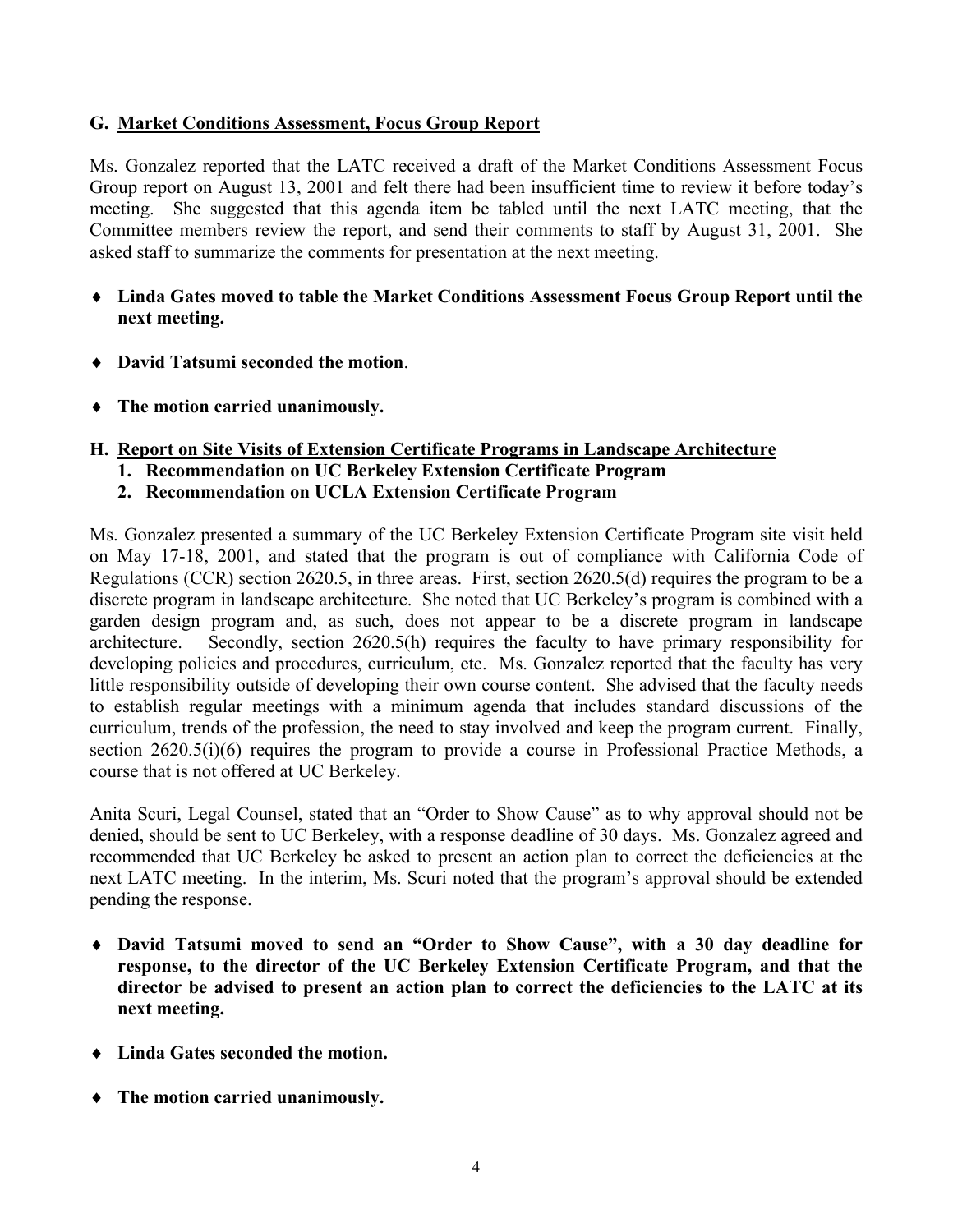Mr. Otsuji reported on the UCLA Extension Certificate Program site visit that was conducted on May 10-11, 2001. He stated that UCLA is in compliance with CCR section 2620.5, noting that everyone involved appeared to be very committed to developing and maintaining an excellent academic program. He commented that the facilities were found to be lacking during the 1995 site visit, but that UCLA addressed the problem and is moving into new facilities shortly. He also recommended that the program continue to work on developing its long-range plans and asked the director to present those plans to the LATC when they are completed.

Mr. Otsuji recommended that the UCLA Extension Certificate Program be approved through 2006.

- **Linda Gates moved to approve the UCLA Extension Certificate Program in Landscape Architecture through 2006.**
- **David Tatsumi seconded the motion.**
- **The motion carried unanimously.**

Following the vote, both Ms. Gonzalez and Mr. Otsuji recommended that the LATC develop a standard format for the next review process and that the site visits be conducted over three, rather than two, days.

- **I. Council of Landscape Architectural Registration Boards' Annual Meeting** 
	- **1. Review of Region V Meeting Minutes**
	- **2. Review Annual Meeting Agenda**
	- **3 Review and Approval of Recommended Positions on Resolutions**

Ms. Kjose announced that Ms. Gonzalez was nominated as the Region V Director for the upcoming year and elections will be held at the annual meeting. She also mentioned that CLARB's budget, exam costs, pass rates, regional test centers, and continuing education were topics of discussion at the regional meeting held in March 2001.

Ms. Kjose advised that she and Ms. Gonzalez will attend the CLARB annual meeting in Salt Lake City, Utah, on September 13-15, 2001. She noted that the same issues discussed at the regional meeting will be on the annual meeting agenda, along with strategic planning and CLARB's  $C<sup>2</sup>$ Education venture, an online program that offers continuing education courses.

Ms. Gonzalez reported that there are two resolutions to be voted on at the annual meeting, the first being the adoption of Model Law and Model Regulations, a project CLARB has been working on for over six years. Following discussion, the Committee agreed that, in theory, it would serve as a guideline for individual member states. However, there are many issues in the Model Law and Regulations that are contrary to California laws and regulations and the Committee felt they could not vote to adopt it at this time.

- **David Tatsumi moved to oppose adoption of Model Law and Model Regulations.**
- **Linda Gates seconded the motion.**
- **The motion carried unanimously.**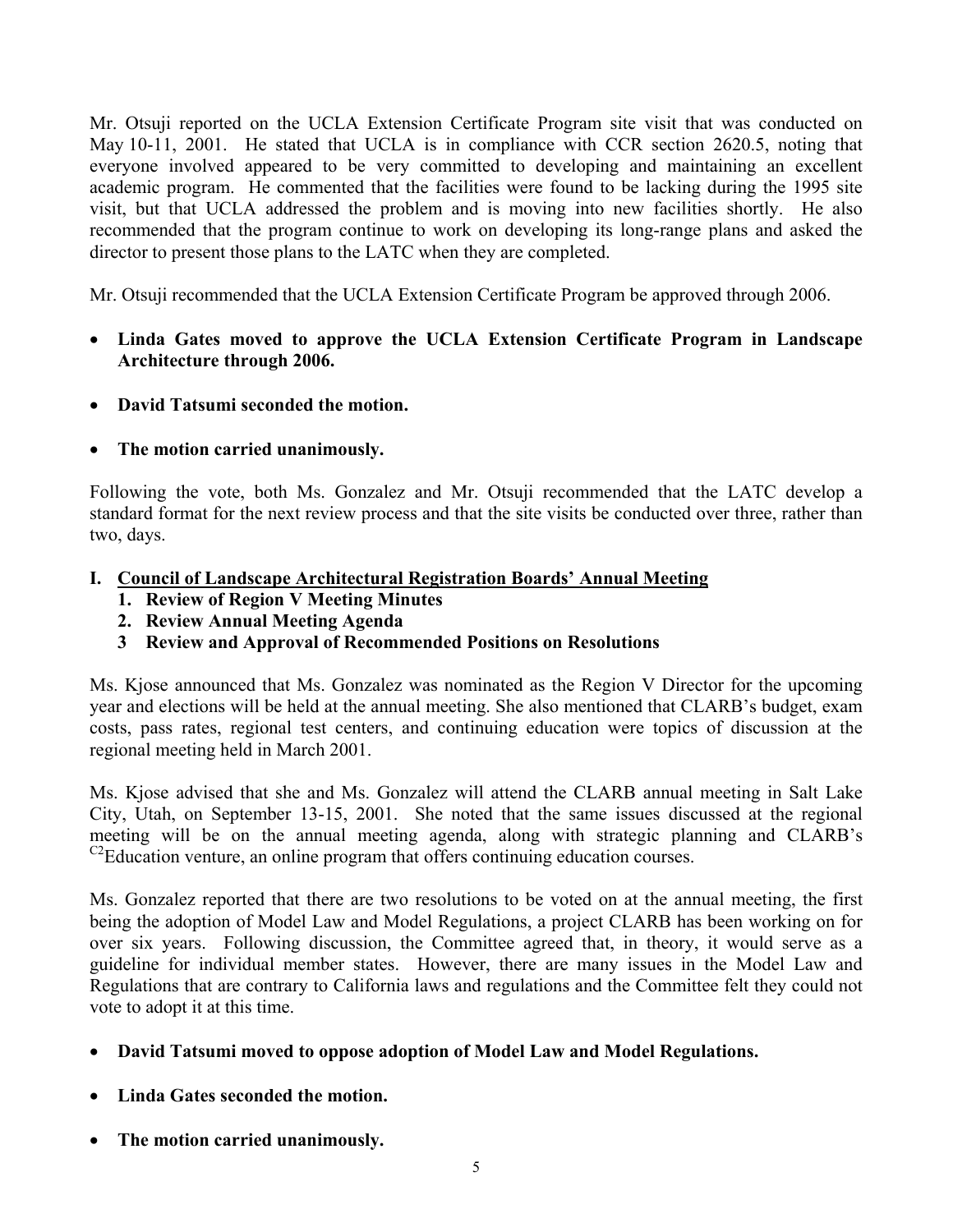Ms. Gonzalez reported that the second resolution concerns continuing education standards and requirements. After discussion, the Committee concurred that, while it is important for licensed professionals to keep abreast of current trends in the industry, since California does not have mandated continuing education requirements, it would be contrary to its laws and regulations to vote to adopt CLARB's continuing education standards.

- **Linda Gates moved to oppose CLARB's Uniform Standards for Continuing Education.**
- **David Tatsumi seconded the motion.**
- **The motion carried unanimously.**

# **J. Enforcement Briefing**

Justin Sotelo provided an overview of complaints received over the past ten years, as well as a separate report of current activities. He stated that these reports include the number of complaints received and pending, nature of alleged violations, and the actions taken. He reported that there has been an increase in the number of complaints filed and citations issued in the last fiscal year in comparison to previous fiscal years.

Following Mr. Sotelo's presentation, Marc Sandstrom asked about the number of insurance settlements reported to the LATC. Ms. Kjose explained that, while the LATC does receive a few, according to participants in recent focus groups, most settlements are not reported. Jim Leatzow, an insurance representative, volunteered that there is confusion in the industry as to what must be reported because many times, a claim will be settled with no admission of guilt. Ms. Scuri pointed out that the Landscape Architects Practice Act requires insurance companies to report settlements in excess of \$5,000 for claims or actions for damages caused by a licensee's fraud, deceit, negligence, incompetency, or recklessness in practice. She specified that there need not be a finding or admission of guilt, only that the lawsuit was based on a "claim" that the licensee was involved in wrongdoing. Mr. Leatzow suggested that the Committee educate licensees and insurance companies on the reporting requirements. Ms. Gonzalez stated that this is an important topic and asked that it be included as an agenda item for the Sunset Review Task Force.

# **K. Discussion of the California Landscape Architects Licensing Examination [Closed Session Pursuant to Government Code Section 11126 ( c ) ]**

Closed Session Pursuant to Government Code Section 11126 (c).

### **L. Review of Action and Communications Plans**

Ms. Kjose gave an overview of the newly formatted Action and Communications plans, noting that they are now displayed in chart form for easier reading. She advised that, as the LATC's goals and objectives are met, the charts will be updated accordingly.